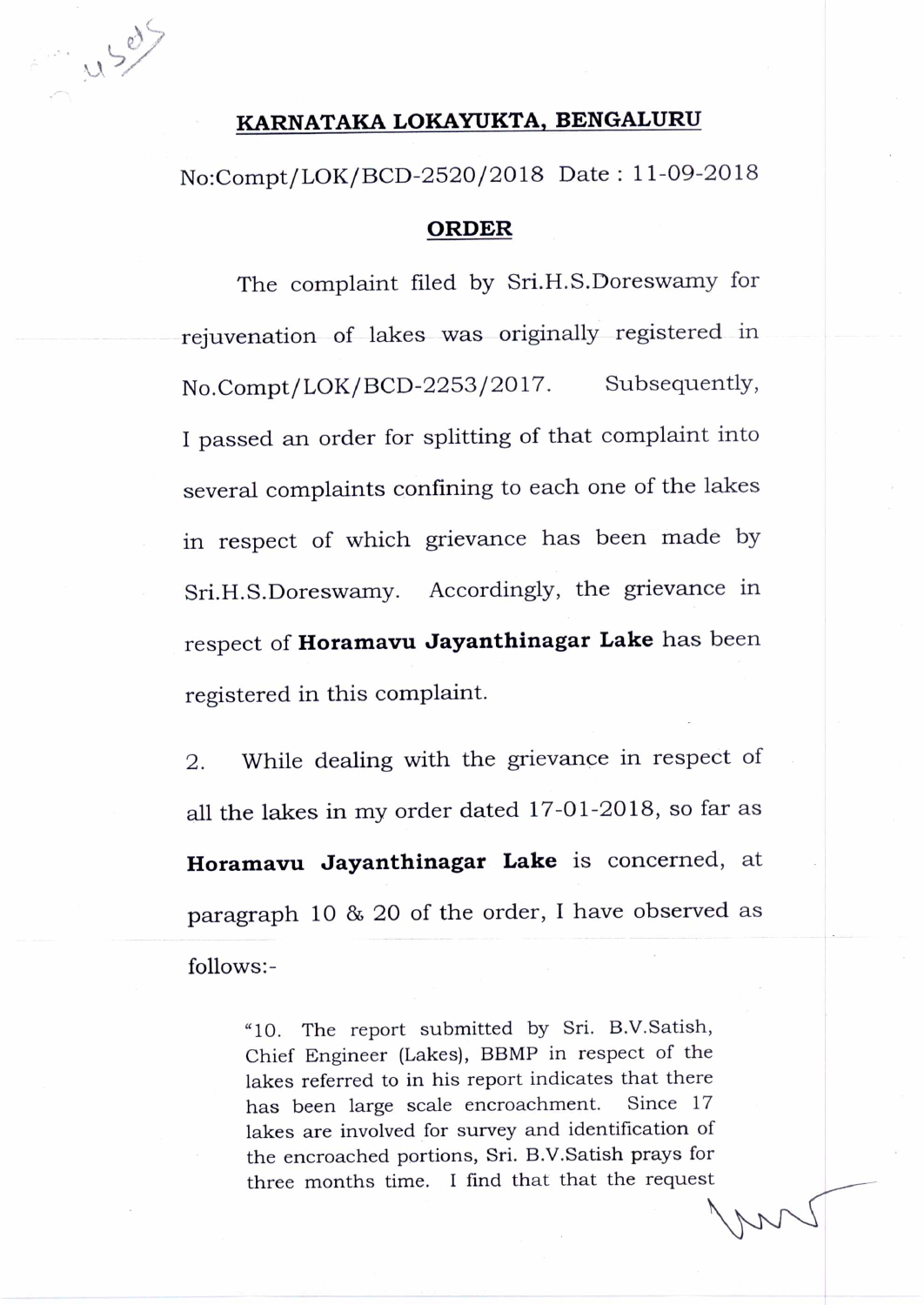made is fair and reasonable. In the facts and circumstances of the case, three months time is granted to get all the 17/18 lakes referred to in his report surveyed and identified with reference to the encroachment made. It is also needless to point out that after survey and identification of the encroachment, the effective steps are required be taken by the BBMP to protect the lake from further encroachment and to prevent discharge of effluent substance and for the purpose of rejuvenating the said lakes"

"20. Sri. B.V.Satish, Chief Engineer has also agreed that by the next date of hearing, he will also submit a detailed project report indicating as to how each one of the lakes which are within the jurisdiction of Bruhat Bengaluru Mahanagara Palike referred to above, can be developed. The said statement is placed on record. All the authorities referred to above are required to file a status report with regard to the steps taken by the next date of hearing positively."

3. It is noticed that, so far as **Horamavu Jayanthinagar Lake** is concerned, further report • regarding the action taken by the respondents has not been placed in the present complaint. It is noticed by me that, after splitting up of this case, notice to the respondents of this newly registered case has not been issued.

4. Having regard to the facts and circumstances of the case, I am of the view that, apart from the